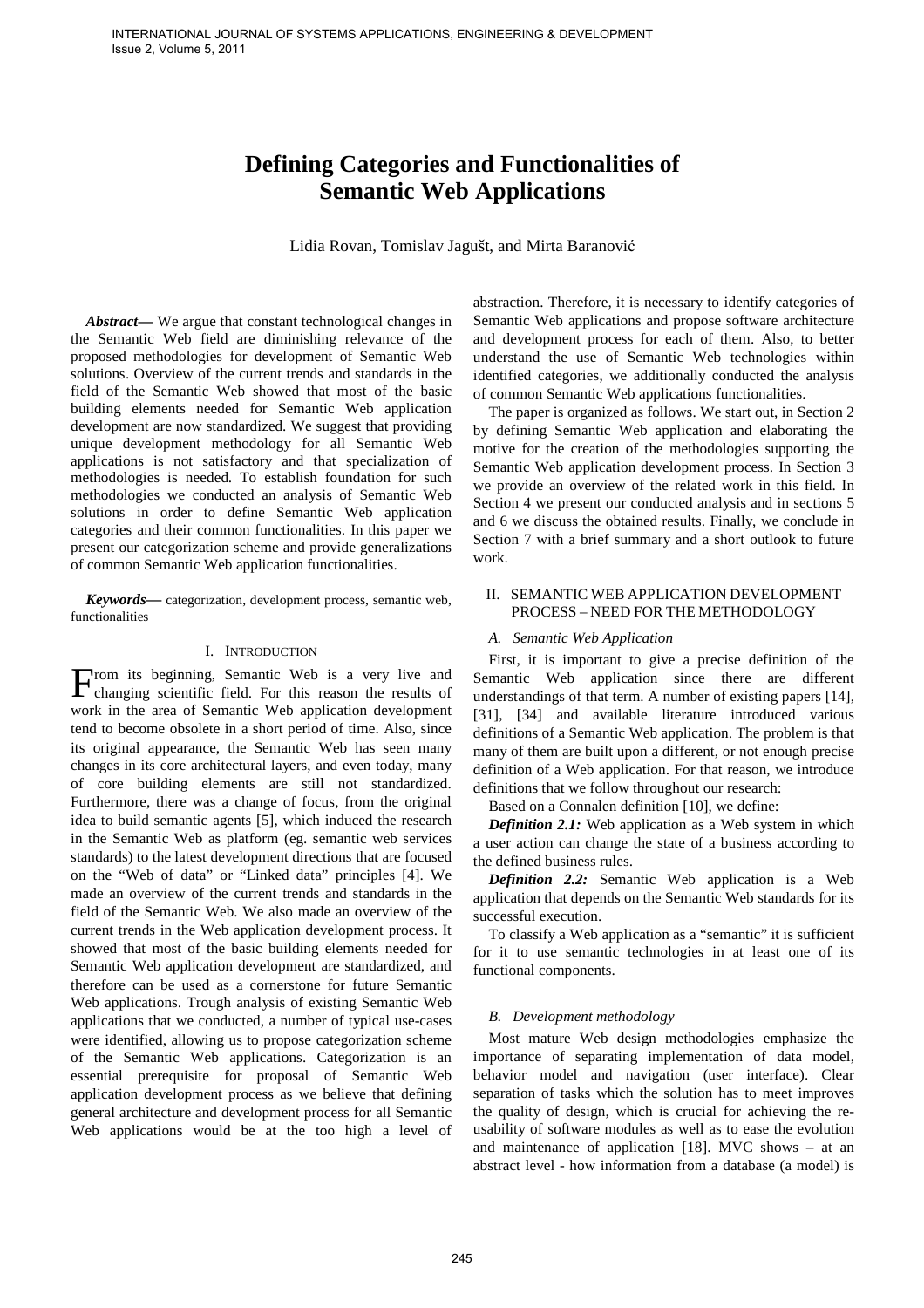transformed to a view that makes sense for a user [32]. Due to logical independence of three layers of the application, modification of one layer has minimal influence on other [39]. After the Model-View-Controller (MVC) form was recognized as a suitable solution for the Web development, many Web frameworks were based on it (e.g. Struts, Tapestry, Spring MVC). Although there were many changes in the modeling and application development principles trough years, a number of recent trends in the application development is still based on the MVC. At the moment, due to their immaturity, Rich Internet applications (Ajax programming frameworks) are mostly not based on MVC pattern. However, research shows the need for such solutions, so their number is expected to increase in the near future [25].

Software Engineering is the design and development of complex software using accepted engineering principles [23]. Semantic Web Engineering (similar to the Web engineering) is engineering applied to the Semantic Web applications. Although it is considered to be a cloned Web engineering, Semantic Web engineering contains new approaches, principles, methods, tools, techniques and guidelines that can meet the specific needs of a Semantic Web application. It is important to set up a strong methodology basis for the future development in the Semantic Web field in order to avoid a crisis similar to the "Web crisis" [13] that struck the Web development in its beginnings.

The development of Semantic Web applications significantly differs from the development of Web applications, and brings a number of additional challenges. Ordinary Web applications are primarily oriented toward human users, operate using unstructured data with informal logic and links between documents. On the other hand, Semantic Web applications are oriented toward human users and machines (software agents), operate with structured formal statements, and use a formal descriptive logic with the links between data.

We believe that proposing general architecture and development process for all Semantic Web applications would be at the too high a level of abstraction, and as such not useful. Therefore, as a result of this research we identify categories of Semantic Web applications, for which we will later in the research separately propose architecture and development methodology that would be in accordance with the current Web application development methodologies

# III. RELATED WORK

Previous research in the area of the Semantic Web applications development resulted in a number of development methodologies proposals [12], [17], [34]. We argue that those researches are no longer relevant, mostly because of the constant changes of the Semantic Web technologies, but also because of the changes in the Web applications development process itself.

Hera methodology [17] divides Semantic Web application in three layers: semantic, application and presentation layer. They do not propose general solution guidance, but only focus on the presentation layer generation. Since their work was created before appearance of the relatively new Semantic Web technologies, for example RDFa (Resource Description Framework – in – attributes) which significantly changed the way of presentation layer generation, Hera does not meet the current standards. Also, it supports only restricted navigational capability, which makes the methodology applicable only to the small set of applications, with restricted number of different use case scenarios.

Corcho et al.[12] proposed extension of the ODESeW framework [11] for Semantic Web portal development. The solution uses a specific MVC framework and non-standard technologies (RQL - RDF Query Language) and therefore cannot be used as a general guideline for the Semantic Web portal development.

Heitmann [16] conducted a research similar to ours analysis of Semantic Web applications with the aim of discovering common design problems. But, his analysis included applications which do not satisfy the definition of the Web application. The relevance of that research is also questionable regarding the fact that analyzed Semantic Web solutions were developed before 2007 and only for the scientific purposes. In addition, the research focused on identifying only the most frequent architectural components, regardless of the category in which they usually appear and the way of their interconnection in such cases. However, our research suggested that each category has a specific set of functionalities and method of applying technologies for achieving such functionality.

# IV. SEMANTIC WEB SOLUTION ANALYSIS

As a part of annual European and World conference on the Semantic Web, there are contests for the best Semantic Web application. Also, W3C (World Wide Web Consortium) maintains a list of existing Semantic Web solutions. We analyzed Semantic Web applications based on the following criteria:

- Active projects from the W3C list
- **Projects from the "Scripting for the Semantic Web"** contest from 2005 to 2009
- **Projects** from the "Semantic Web challenge" contest, from 2003 to 2008

The main goal of the analysis was to categorize the existing Semantic Web applications, but also to recognize the most frequent use cases, and typical challenges that are being solved by semantic technologies.

Also, it was necessary to identify the functionalities typical for the particular category. Their implementation in various applications differs because of the specific real life situations the applications are built for. We tried to recognize the most frequent design patterns, so by applying them we could suggest the generalization of functionalities.

Besides fulfilling the mentioned basic goals set on the analysis, the results also showed that the Semantic Web is moving towards the modern research directions, and tends to materialize the "Linked data" ("Web of data") and "Web of tags" principles.

The sample set included 128 solutions (Fig. 1).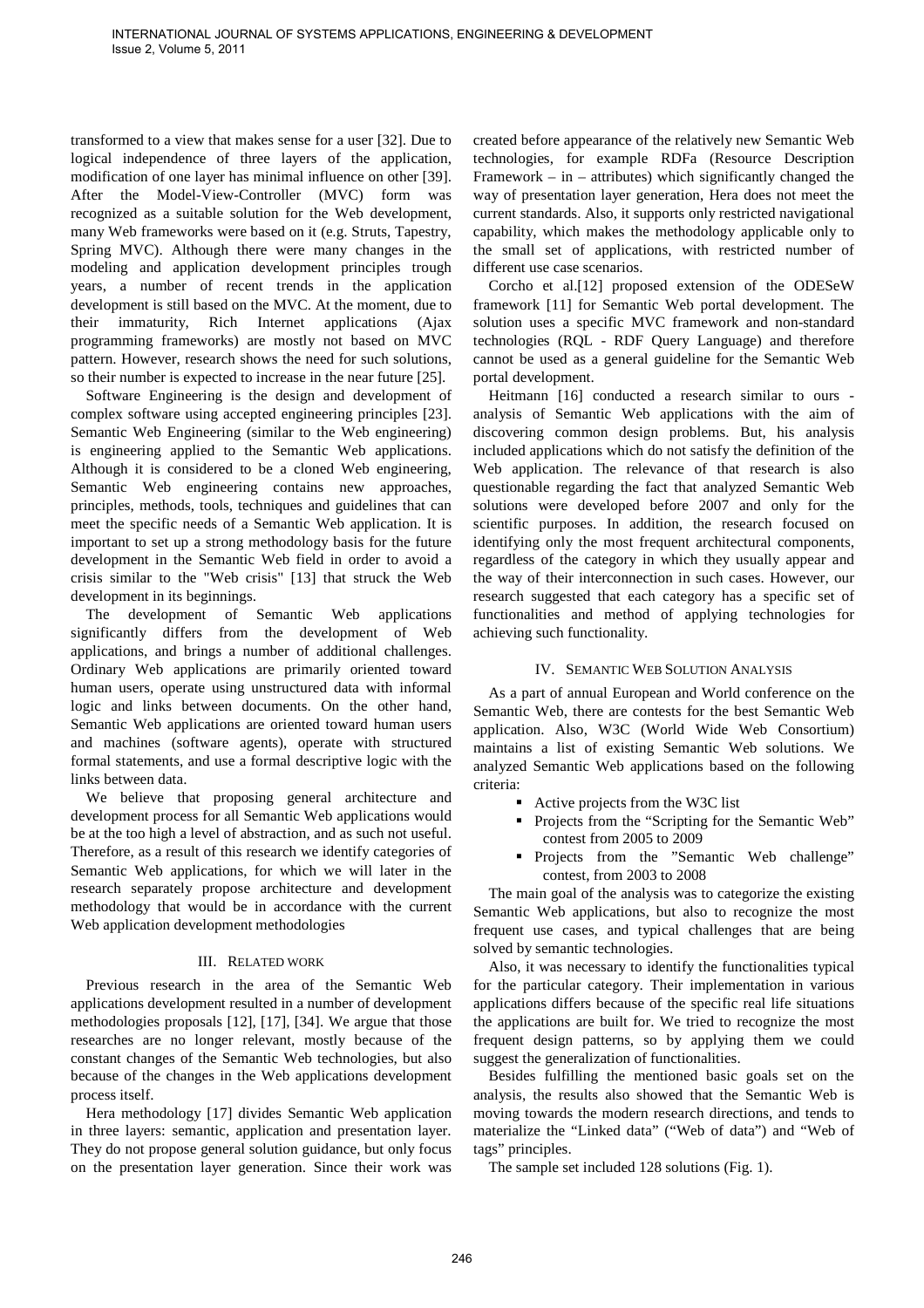

**Fig. 1 The sample set**

For 11 solutions, we could not find the documentation nor was the solution itself available, so the analysis is based on the remaining 117 solutions. About half of them (54) satisfy our definition of the Semantic Web application. The rest mainly consists of standalone applications, application frameworks etc.

During the analysis, we tried to match each solution with the corresponding Semantic Web research direction. The solution timeline confirms our assumption that the Semantic Web development moves toward new research areas such as "Linked data". Fig 2. shows the distribution of solutions belonging to different research directions.



**Fig. 2 Number of solutions in each research direction over the years**

For solutions which are a part of multiannual projects, and were in different contests over the years, we considered only the most recent year, assuming that over the years the solution adopted itself to the trends. Also, it is possible that one solution belongs to more than one research direction (eg. "Web of data" and "Web of tags").

The solution is a part of a research trend if it has the following characteristics:

The basic vision – solutions that use ontologies with highlevel logic as their data model, and are focused on gaining extra value from the model using reasoning. Typical applications examples of this research direction are the ones that support development of the main vision of the Semantic Web (eg. Swoogle – RDF and OWL search engine).

Web of data – program solutions built upon the rules from the "Linked data" concept.

Web of tags – the solution does not use ontology or "Linked data" model; it is aimed on tagging the data, usually using low-level logic. The tagging is typically performed by users, trough some custom interface.

#### V. SEMANTIC WEB APPLICATION CATEGORIES

Before we started with the analysis of available material and online applications, the preliminary categories were defined. For the list of preliminary categories we did an overview of the similar researches in this area. There are a number of papers that deal with the categorization of classical Web applications [40]. The problem was that most of them were not specialized in Web applications (they also examined the Web sites). Furthermore, the applications considered in previous studies were made before 2002 and as such did not include the recent trends in Web development that enabled the creation of the new categories, for example social applications.

In his research, Heitmann [16] proposed the categorization of Semantic Web solutions according to three criteria: application domain, architecture type and application type. He divided the architecture into a centralized server with Web frontend, decentralized network of servers, standalone application and a peer-to-peer network. Evidently, Heitmann also takes into account the solutions that do not match the definition of a Web application. He determines the application type by functionalities that the application has, and claims that one application can belong to several types at the same time. The application type can be one of the following: a semantic portal, semantic annotation, semantic repository, semantic authoring, semantic desktop application and semantic scripting language. Unlike Heitmann's assumptions, the hypothesis of our research is that the Semantic Web applications can be categorized according to their main purpose, regardless of the domain to which they belong. Also, it is assumed that each of these categories contains particular set of functionalities, and that the purpose and functionalities define the application architecture.

Finally, on the basis of previous research, we established following preliminary categories: Semantic Web portal, semantic knowledge management system and semantic recommender application. In line with the trends in the Web development, the category "social Semantic Web applications" was also added to the list.

In accordance with the literature and theoretical foundations, we made definitions for categories. The requirement that the category must meet the theoretical frame means that the assessors evaluated to what extent the applications met the requirements arising from the category definition given below. Every definition clearly outlines the purpose and functionality that is expected from the application.

The first step was to categorize the test sample, which resulted in revising the categories list. Then the categorization of all applications selected for analysis was conducted. In the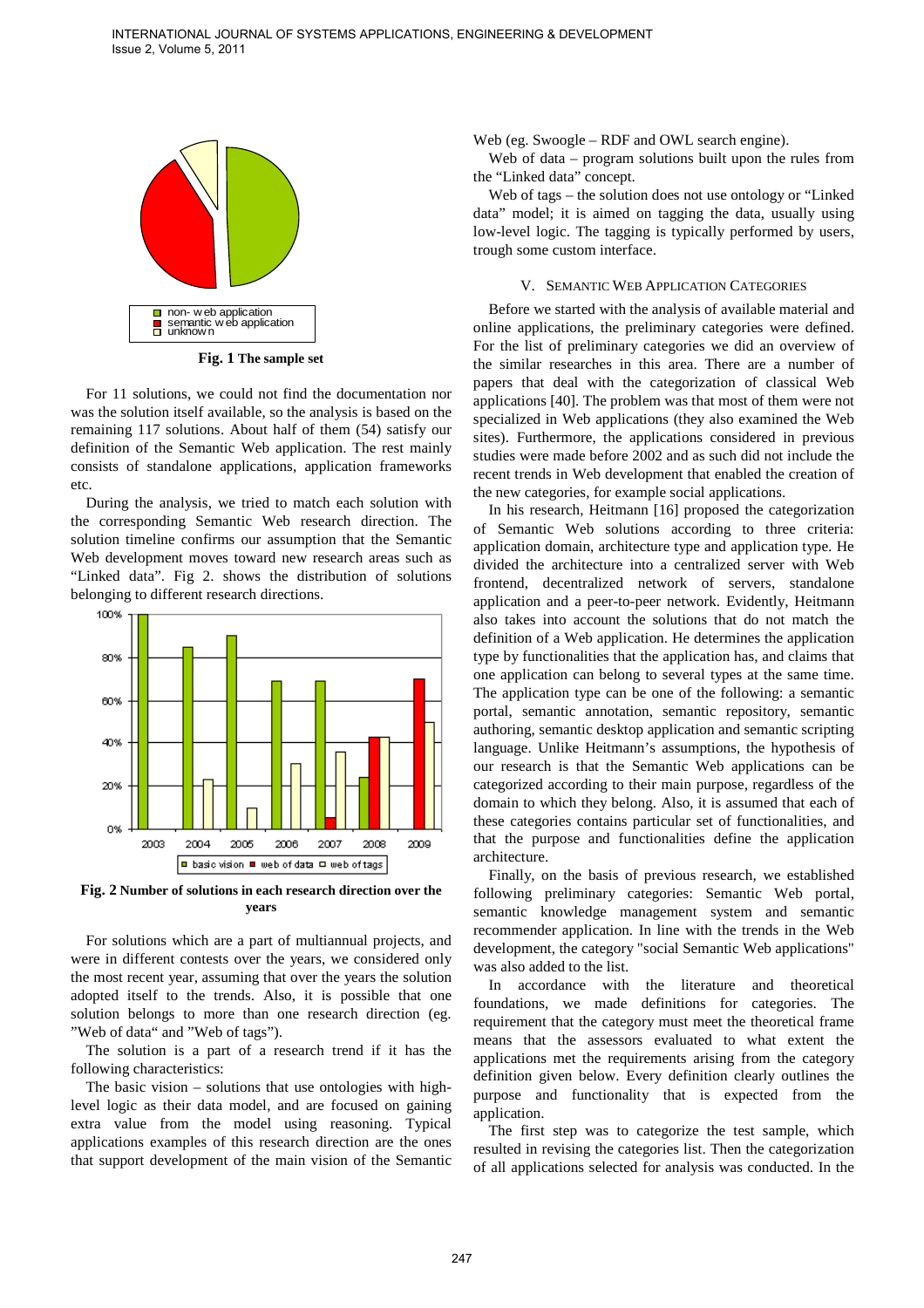analysis, we ignored the categorization claims by the authors themselves, since it seemed that they often differ from the theoretical frames.

Categorization was performed by two different assessors, which led to yet another adjustment of the categories. In the end, the following categories were formed (Fig. 3):

- Semantic Web portal
- Semantic knowledge management system
- Semantic Web recommender application
- Social Semantic Web applications
- Semantic Web expert system

- Applications that use semantic technology for content tagging

- Applications that use semantic technology to improve search results



**Fig. 3 Frequency of the analyzed applications by defined categories** 

#### *A. Semantic Web portal*

Based on the research that Smith [36] conducted for the purpose of giving general definition of a Web portal:

*Definition 5.1 A*: The Web portal is an infrastructure that provides secure, customizable, personalized, integrated access to dynamic content from a variety of sources, in a variety of source formats, wherever it is needed.

In analogy to the definition of the Semantic Web application:

*Definition 5.1 B:* The Semantic Web portal is a Web portal that depends on the Semantic Web standards for its successful execution.

Since the portal serves as a unique interface for gathering different heterogeneous data sources, the functionality it must have is the integration. Personalization and customization are less important, since their level of implementation in the portal fully depends on the domain the portal covers. Semantic Web portal usually uses semantics to improve integration, browsing, search and personalization.

# *B. Semantic knowledge management system*

Define In the literature, there are many papers on the topic of systems for knowledge [1], [23] and documents and content [7] management. Mostly according to [24], a knowledge management system is considered a superset of all aforementioned forms and is defined as:

*Definition 5.2 A:* A knowledge management system is an application and a set of related processes that allows the identification, storage and retrieval of the intellectual capital to the particular organization (any type of organization) or a group of users that share a same interest.

The study conducted by Joo and Lee [19] identified the basic technical limitations of knowledge management systems that the Semantic Web technology could affect, namely the multiple data source integration, search implementation, user dissatisfaction with the system usability and the lack of consistency and completeness of knowledge. The study noted that Semantic Web technologies could provide a solution to the problems detected. In accordance with the research from Joo and Lee, the implementation of semantic technologies in knowledge management systems became one of the most frequent Semantic Web application categories. According to Joo and Lee research we give a definition for the semantic knowledge management system:

*Definition 5.2 B:* Semantic knowledge management system is a knowledge management system that uses Semantic Web technologies to improve integration, search results, user satisfaction and accuracy of knowledge that the system handles.

Knowledge management systems are the systems used by the group of users with the aim of mutual knowledge exchange. Their main functionality, which makes them different from the other applications, is the ability to store and handle a variety of multimedia content. Semantic technologies in these systems are commonly used for improved document tagging, which enhances their retrieval.

# *C. Semantic Web recommender application*

According to Resncick and Varian, a typical recommender system is defined [35]:

*Definition 5.3 A:* The recommender system is a system in which user provides recommendations as inputs, which the system then aggregates and directs to appropriate recipients.

From basic definitions we exclude the part which states that people are necessarily the ones who provide recommendations; the present technology allows a variety of ways to identify recommendations without explicit human input. The value of these applications is in the design of recommendation aggregation algorithm and in finding the proper relationship between the recommendations and those who search for them. Applying semantic technologies on these two key issues may lead to operational improvements. In the simplest cases of semantic usage in recommender systems, content and user descriptions are stored in semantic format (ontology) allowing identification of additional data by reasoning over the ontology. More complex semantic procedures use semantic descriptions also in the process of recommending content, by widening opportunities to analyze data and users. For example, a fuzzy decision-making can be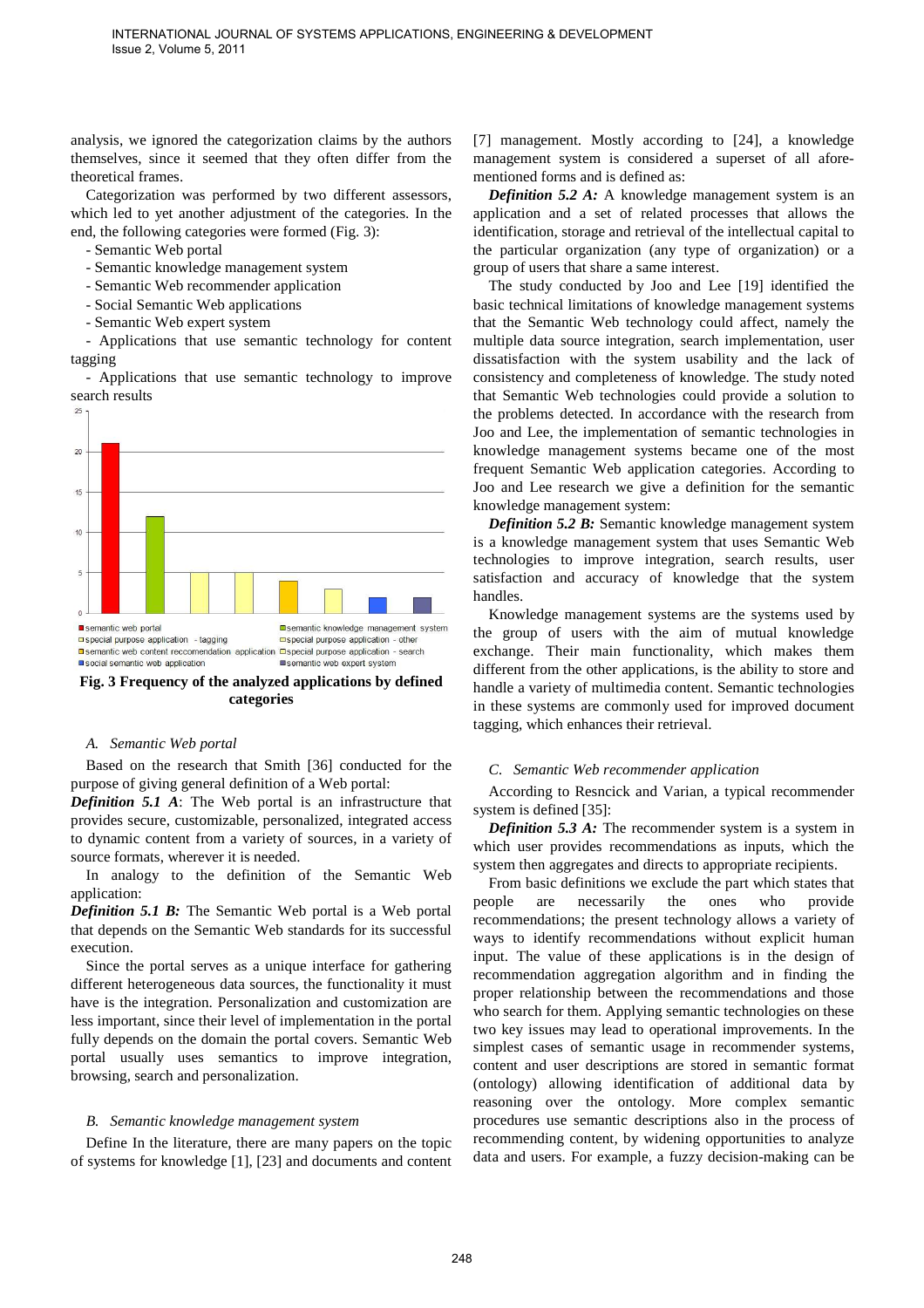applied, to create the non-determined relationships between objects and improve the search results [22]. The potential of semantic processes lies in the possibility to discover new knowledge about users, content, and their mutual relationship, which can be used in the process of content recommendation. In accordance with explanation we introduce the following definition:

*Definition 5.3 B:* Semantic Web recommender application is a Web recommender system which uses semantic technologies for the purpose of conducting the analysis on which the user finds the recommended content.

Web portals that include personalization often implement a recommender system as well. In such circumstances, this category can be considered as a subset of the Web portals. In other words, that kind of Web portal is also a recommender system.

# *D. Social Semantic Web applications*

A social Web application is a term that has different meanings, usually broader than those defined in this research.

Often the term Web 2.0 is considered equivalent to social Web application [29]. Here we introduce stricter and narrower definition of social applications - oriented to the social networks. Therefore, the social Web application is focused on communication and collaboration among users. All other applications, where interaction between users is not the main goal of an application, are excluded from this category. An example is Wikipedia, which is often cited as a social application, but in fact it belongs to the knowledge management category, since it does not contain any form of user interaction.

*Definition 5.4 A:* Social Semantic Web application is a Web application oriented to the social network that uses semantic technology to enhance cooperation/interaction among its users.

Social Web applications are a newer form of applications. These applications are aimed at any form of interaction between individual users, as well as within the user groups. Since the FOAF (Friend of a friend) gained huge popularity in the Semantic Web area, it is often used as a tool that allows distributed user profiles and implementation of social networks.

# *E. Semantic Web expert system*

According to Brooks [8], the expert system is defined as:

*Definition 5.5 A:* An Expert System is a program containing a generalized inference engine and a rule base, designed to take input data and assumptions and explore the logical consequences through the inferences derivable from the rule base, yielding conclusions and advice, and offering to explain its results by retracting its reasoning for the user.

Thus, the expert system is a computer system that simulates the process of expert thinking while resolving a complex problem. It is used in problem solving or decision making tasks. Its purpose is to replace an expert in the particular field,

her knowledge and the work she does. The defined rules represent the expert's knowledge whereas reasoning on the same rules represents an expert's work.

While building an expert system, Semantic technologies can be used to define data, a base of rules and reasoning over them, for example by using OWL. Also, since the data is semantically tagged, their interpretation is improved.

*Definition 5.5 B:* The Semantic Web expert system is an expert system implemented as a Web application that uses semantic technology to define the rules, the inference over these rules and to improve interpretation of data.

This category is mainly used in very narrow domains, since it replaces the specific field experts and is not expected to be useful in a wide area of problems. Typically, the applications from this category are developed in the medical field.

# *F. Special purpose applications*

The remaining categories consist of Web applications that are designed to resolve specific business problems, thus it is not possible to generalize them into one of the categories above.

Such applications are further divided into categories depending on the way in which they implement the semantic technologies.

- Applications that use semantic technology for content tagging (the data is tagged using the top-down approach)

- Applications that use semantic technology to improve search results

*Definition 5.6 A*: Semantic special purpose application is a Web application that is oriented towards solving specific business problems of a domain using Semantic Web technologies.

# VI. FUNCTIONALITIES OF SEMANTIC WEB APPLICATIONS

During the categorization it was discovered that some of the features and functionalities appear in several different categories and cannot be taken individually as a categorization predictor. That is, the functionalities of applications by categories cannot be grouped in disjoint sets. For example, the search is a feature of a Web portal and a knowledge management system as well. For that reason, it is important to analyze the "big picture" of each category, i.e. the functionalities, their relations and benefits for the end user.

While performing analysis, it was important to identify form of usage of the Semantic technologies in the Semantic Web applications. Figure 4 shows the percentage of Semantic Web portal and Semantic knowledge management system applications that implement the common functionalities.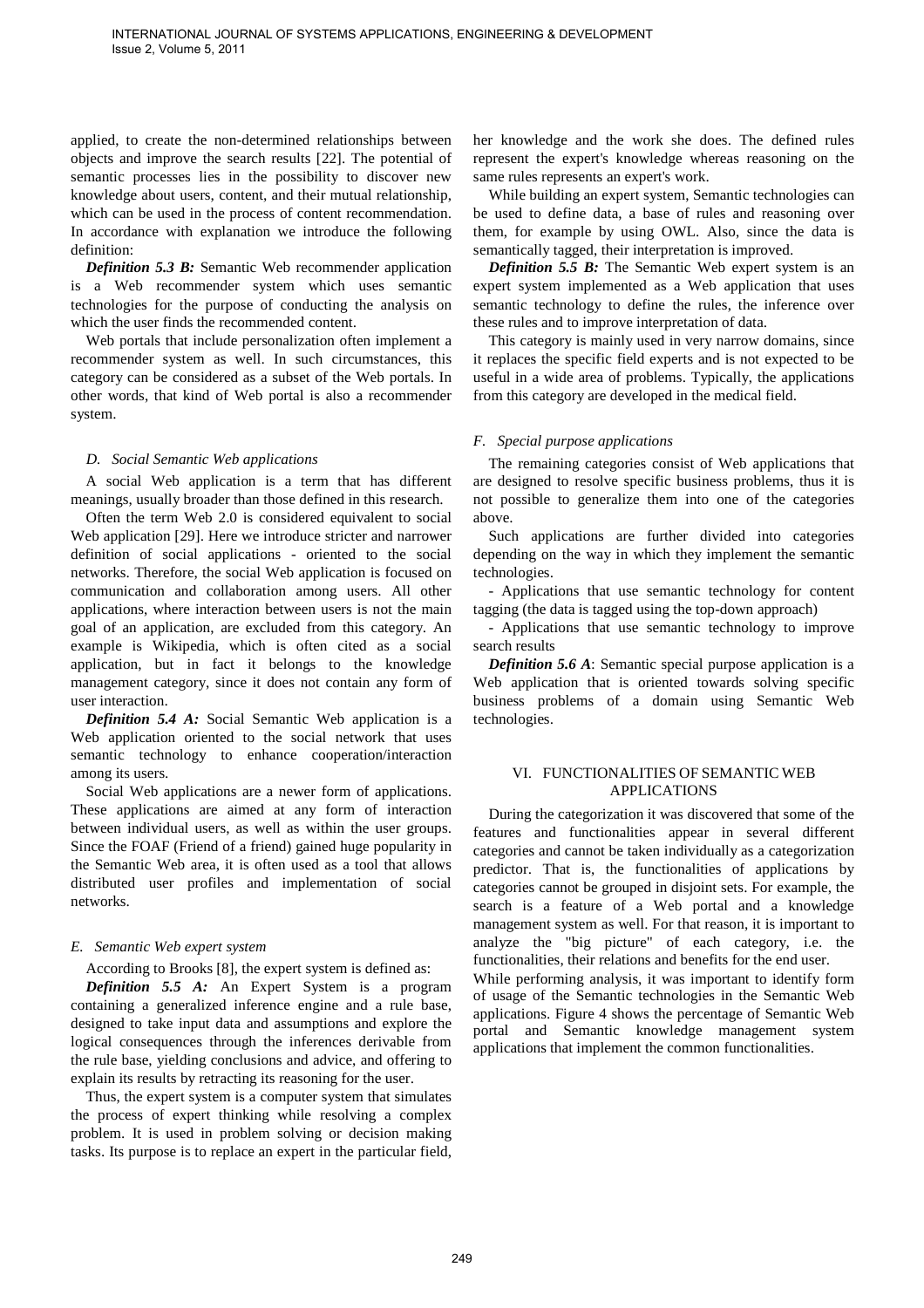

**Fig. 4 Functionalities by category** 

Functionalities that are frequently implemented using Semantic Web technologies are:

- Integration of multiple data sources
- Search
- Personalization
- Content recommender
- Tagging
- Semantic Repository

When proposing architecture of the Semantic Web application categories, it is important to ensure that the architecture supports all the basic functionalities of the represented categories. To support as many implementations as possible, the architecture has to be created at a higher level of abstraction. Therefore, after the categories of Semantic Web applications are recognized, as the next step we have to make a generalization of the functionalities, in order to propose the architecture at a sufficient level of abstraction. In the text that follows explanations and generalizations for the functionalities of the Semantic Web applications are given.

# *A. Integration of multiple data sources*

The integration of multiple data sources was found in 38 applications from 54 that were analyzed.

The integration process is carried out in two steps:

- 1) Finding the data source that needs to be linked
- 2) Defining the relationship between data

Early Semantic Web applications (prior to year 2007) usually had a robot searching for semantic information across the Web. After the year 2007 none of the analyzed applications implements a robot tool for data retrieval. The use of Linked Data makes the need for this kind of implementation obsolete.

Since the automatic detection of potential data sources has not yet taken hold, although this idea exists from the very beginning of the Semantic Web, the sources still must be explicitly stated.

There are several ways of integration that need to be distinguished:

- Integration of the unstructured data sources
- Integration of the structured data sources
- Integration of the semantically annotated data sources

# **Integration of the unstructured data sources**

When integrating unstructured data sources it is very complicated to make a generalization of that process. Unstructured data sources are usually the text documents. In order to obtain the meaning from the text documents, various methods from the "information retrieval" field have to be applied. The choice of algorithm and how it is being used depends on the language and content of the file. CS Aktive Space [36] is an example of the application based on the heterogeneous unstructured data sources. In the project, a special service for each type of data source was developed, and each source had to be treated separately. Flink [25] is also a good example of various format data sources integration, since it integrates text data as unstructured - electronic mail, structured - information on publications (Google Scholar), and semantics - User profiles (FOAF). In that project integration was implemented in a way that each source was treated separately as well.

Knowledge management systems mostly handle unstructured data, with the difference that here the content is usually created inside the system, instead of being fetched from other sources. In this case, a frequent method of integration is to input the tags and semantic data through various custom user interfaces. In this case, generalization is hard to achieve because the interfaces are application-specific.

# **Integration of the structured and semantically annotated data sources**

Integration of the structured data sources is much easier because there are already numerous solutions for transforming databases or XML (Extensible Markup Language) documents in the semantically annotated data. After the transformation, the same methods that are used for integration of semantically annotated data can be applied.

To be able to semantically link various data sources, we need the ontologies. Today, a number of existing usable ontologies exist, but their re-usability depends on the domain of the application that is being implemented.

After finding the appropriate ontology or creating your own, depending on the needs of application, the conversion of data stored in relational databases, XML or other structured formats into the semantic records is performed. The data mapping is carried out with one of the existing mechanisms, e.g. D2RQ [7], Virtuoso[34], GRDDL (Gleaning Resource Descriptions from Dialects of Languages), etc... After all the sources are described with ontologies, they have to be interconnected. In most cases all the data sources are not immediately transferred in the same ontology, so it is necessary to connect the ontology schemes. Usually, this is done by introducing the "mapping ontology" that contains links between the concepts used in both ontologies. This step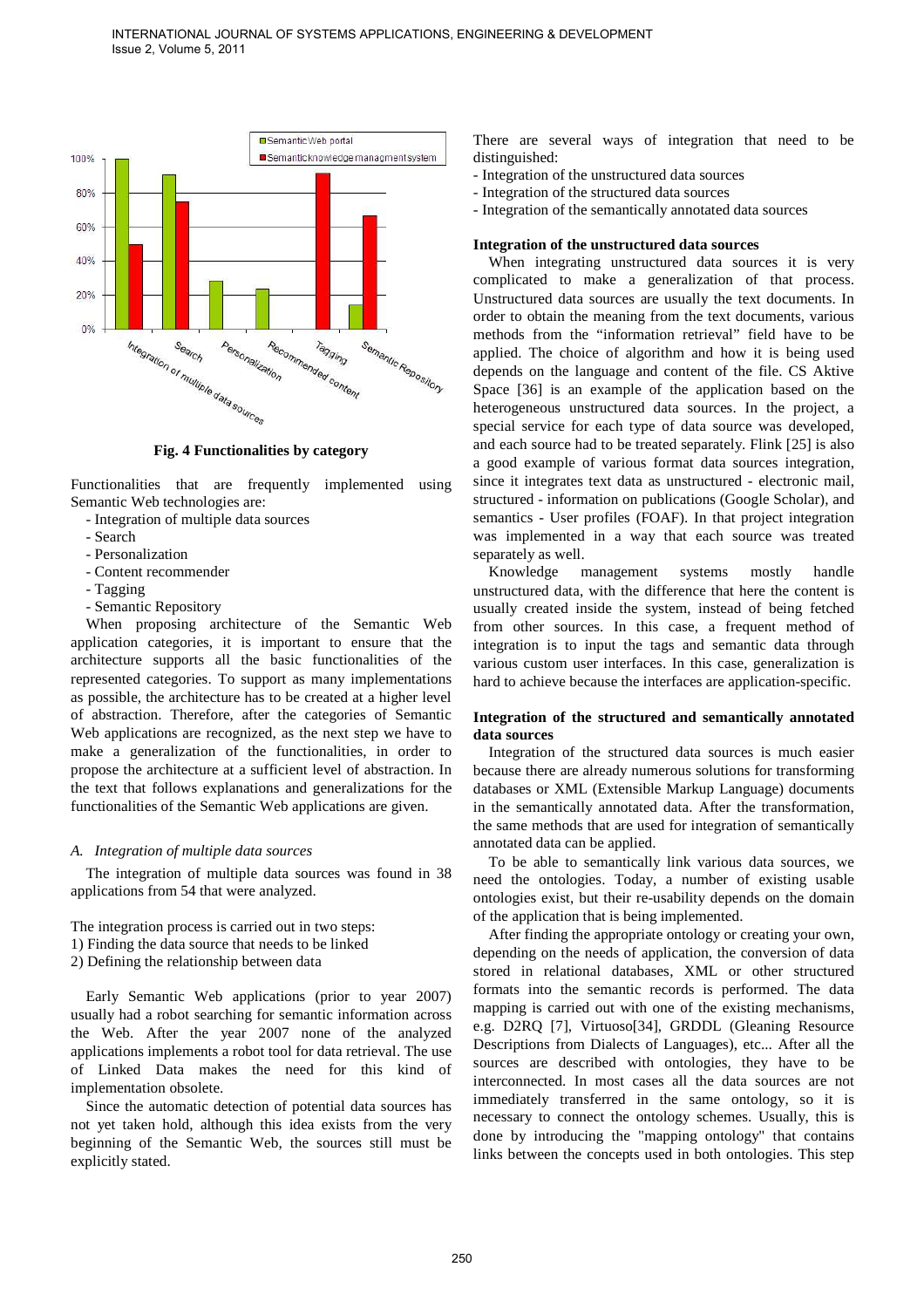maps only the ontology schemes. The next step is performed to identify all the same instances. Here, we can use the inference based on the recognition of the unique features (identifying URIs) or similarity metrics when an explicit rule to search for the same instances cannot be introduced.

## *B. Search*

A large number of applications, 39 of 54 analyzed, used the semantic technologies to improve search capabilities. Figure 5 shows the percentage of analyzed applications that implement semantic search.



**Fig. 5 The percentage of applications implementing Semantic search** 

The most common are "hybrid solutions" - a combination of traditional keyword based search with ontology-aided search (keywords are in some way described using ontology), the steps of the search procedure are still context-dependent. Data preparation, extraction and content tagging, similarity algorithms, etc ... depend on the type of the available content.

Although with limited possibilities, visual approaches to the search problem are also very popular - users select concepts and define the search parameters on the screen. Conventional approach to visual search is faceted search which was implemented in a total of 8 applications. Faceted search is a exploratory technique for structured data sets, based on the facet theory [30]. It is practical to use faceted search in cases where we do not expect the user to be familiar with the structure of a data that she searches trough. In this case, the information space is classified with facets, which are displayed to the user, and by selecting the value of facets, user filters the available information. Advantages of the faceted search are:

- Facet hierarchies give an overview of what information is contained in the repository

- Hierarchy can guide users in formulating queries so they will use the proper terms

A choice of the facet that will be offered through the interface depends on the application domain. Development of algorithms that search the facets or narrow the selection has the usual form [30]. In special cases such as SWEET [33], the search does not follow any global formats and is custom made for that specific application.

# *C. Personalization and Recommended content*

Personalization, which may include recommended content, is a very complex topic. The functionality of the personalization, beside the recommended content, is a part of almost all portals and social web applications. Considering the three categories in which personalization makes sense, namely the Semantic Web portal, the content recommender system and social Semantic Web applications, a total of 12 applications from 27 of them have implemented personalization, which makes 44% of all applications in our survey. Figure 6 shows the distribution of applications that implement personalization.



**Fig. 6 The distribution of personalization in different application categories** 

The aim of the personalization is to provide users with what they want or need without requiring them to ask for them explicitly. [27]. Personalization process implies a lot more than the content recommendation which is just one aspect of personalization. The basic personalization is a process that occurs during the use of application by user, and consists of collecting information about user's preferences, which are later used to adjust the system behavior. For example, language and location settings, menu customizations, interaction reducing, etc. Overview of the personalization approaches is available in the [3]. In the analyzed applications various ways to achieve the personalization and recommended content (explained in the work of Anand) have been implemented, and there is no common personalization pattern. It was found that the basic problem of all implementations is inadequate access security level, and since it handles user profiles, i.e. personal data, this problem cannot be ignored. A detailed evaluation of the implemented solutions is quite difficult, since we have application prototypes, with an insufficient number of users and data. The MusiDB [38] explicitly states the problem of lack of users and data as the reason because of which a quality evaluation cannot be given.

### *D. Tagging – the introduction of Semantics*

In the analyzed applications two basic ways of content tagging were identified:

- Automatic identification and tagging of unstructured content

- User created semantic tags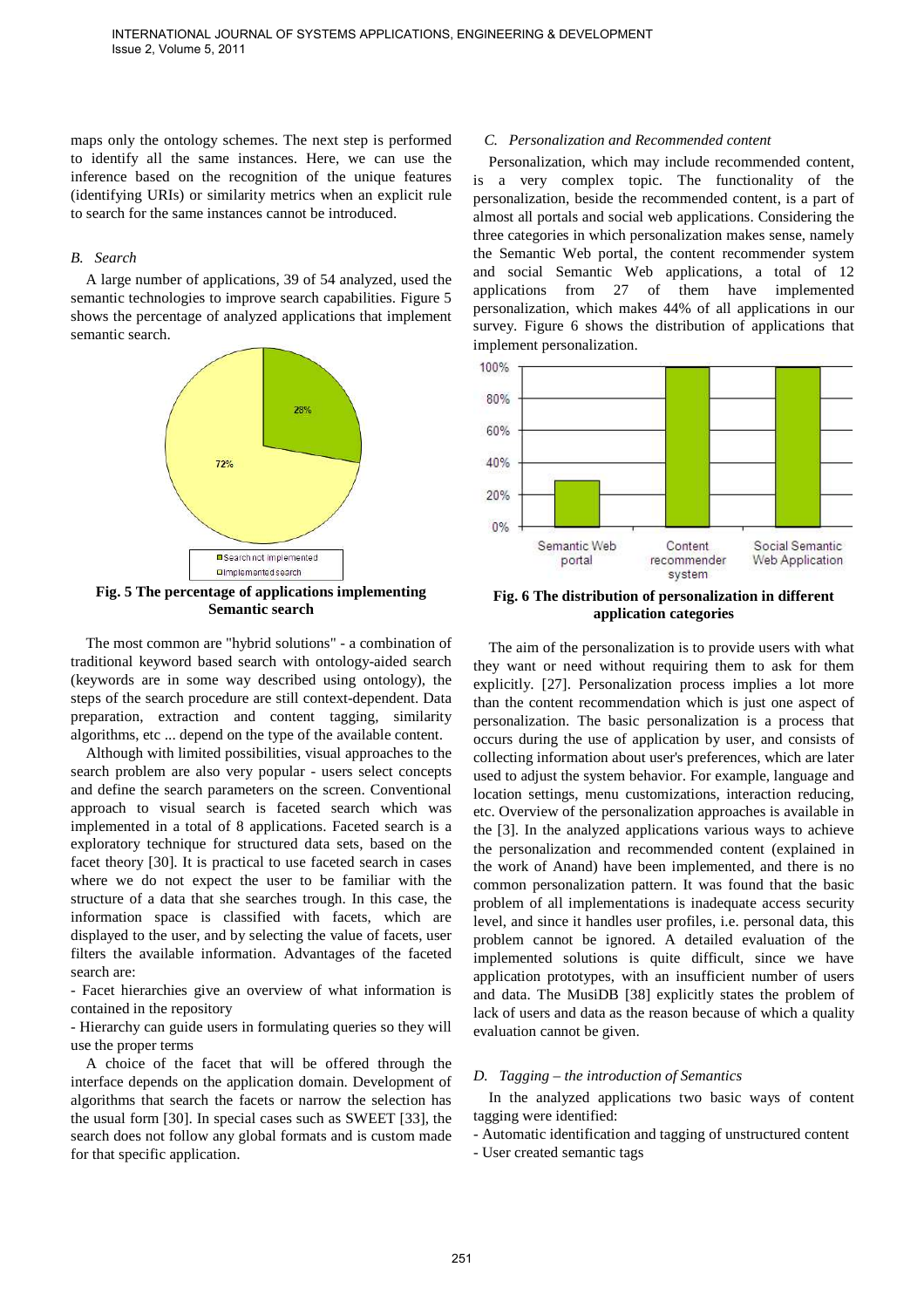Similar to the functionality of integration and search, automatic content tagging is also a domain-dependent issue closely related to the information retrieval field so the solutions are difficult to generalize. The emphasis is on the information retrieval from a variety of formats, which requires special methods from the above mentioned field.

The latter tagging type, which belongs to the Web of tags research direction, is performed by users themselves.

The applications present different content tagging implementations. Comparison of existing methods is given in the paper by Kim and others [21]. Below, there are examples of implementation that were discovered during the application analysis. Projects Revyu.com [15] and GroupMe [1] implement free content tagging, allowing authors, owners or users of resources to create tags, which results in informal and anarchic tagging system, with ambiguity. Formally speaking, this approach means the content is labeled with tags described by the triples: tagging (user, source, tag). Drawback of this approach is the lack of real meaning, e.g. does the word "apple" mean "apple, the fruit" or maybe "the Big apple, New York". The solution offers a technology called MOAT - "Meaning Of A Tag". MOAT introduces the real semantics into tagging and completely eliminates the ambiguity of the tags using the quadruple: tagging (user, source, tag, meaning). We should mention the int.ere.st project [20] that uses SCOT (Social Semantic Cloud of Tags) ontology for semantic tagging. Their approach is fully oriented to folksonomies and tag sharing, which is suitable for use in social applications. Still, the ambiguity problem is present, so for a complete solution, integration with MOAT is necessary. SCOT ontology contains the concepts necessary for integration of the tags from different users, created in different applications, for a variety of sources, while MOAT gives the true meaning to such tags.

# *E. Semantic Repository*

Semantic repository has become a part of nearly every Semantic Web application. Although in the early beginning of the Semantic Web applications development there were some problems with a permanent data store implementation, now the technology is mature enough and implementation is not an issue. The current problem with permanent data repositories, especially important in the context of Semantic Web applications, is the access control. Only one project emphasizes the problem [9] and solves it by physical separation of data. while all other projects, although they have private and personal information that certainly needs to be protected, completely ignore the problem.

Also, for the use of these solutions it is necessary to know the underlying implementation, which does not promise their practical usability. For example, none of the proposed approaches provides a user interface that could allow simple management of the access control rules.

## VII. CONCLUSION AND FUTURE WORK

The main goal of our research is to propose development process for Semantic Web applications. In order to achieve that goal, it was necessary to explore what characterizes the Semantic Web application and how it is defined. Also, it was necessary to do a review of available Semantic Web technologies and Web application development trends in order to find out are the Semantic Web technologies mature enough to be building blocks of a modern Web application. Finally, based on our hypothesis that providing general architecture and development process for all Semantic Web applications would be inadequate, we conducted an analysis of Semantic Web solutions in order to identify typical use cases. In this paper we shortly presented the methodology used throughout our research. We elaborated the results of our analysis providing definitions for the identified frequent Semantic Web application categories. As a result of our analysis we also gave explanations and generalizations for the recognized common functionalities of the Semantic Web applications. Once we have established categorization scheme, and defined basic functionalities for each of the categories, we set foundation for future work, which will consist of defining architecture for the categories and later, the development process for the Semantic Web applications.

#### ACKNOWLEDGMENT

The presented work was funded by Croatian Ministry of Science, Education and Sports, record no. 036-0361983-2012. The authors would like to thank the funding agency for their support.

#### **REFERENCES**

- [1] Abel, F., Frank, M., Henze, N., Krause, D., Plappert, D., Siehndel, P.: 'GroupMe!-Where Semantic Web meets Web 2.0', Lecture notes in computer science, 2007, 4825, pp. 871-878
- [2] Alavi, M., Leidner, D., Review: Knowledge management and knowledge management systems: Conceptual foundations and research issues, *MIS Quarterly*, pp. 107-136, 2001
- [3] Anand, S., Mobasher, B.: 'Intelligent techniques for web personalization', Lecture notes in computer science, 2005, 3169, pp. 1- 36
- [4] Berners-Lee, T.: 'Linked data',
- http://www.w3.org/DesignIssues/LinkedData.html, 02.09.2010.
- [5] Berners-Lee, T., Hendler, J., and Lassila, O.: 'The semantic web', *Scientific American*, 284, (5), pp. 34-43, 2001
- [6] Bizer, C., Cyganiak, R.: 'D2RQ-Lessons Learned'. W3C Workshop on RDF Access to Relational Databases, Cambridge, MA, USA, 2007
- [7] Boiko, B., *Content management bible 2nd edition*, Wiley Publishing, Indianapolis, USA, 2005
- [8] Brooks, F., No silver bullet: Essence and accidents of Software engineering, *IEEE computer*, 20, (4), pp. 10-19, 1987
- [9] Clarke, C.: 'A Resource List Management Tool for Undergraduate Students Based on Linked Open Data Principles'. 6th European Semantic Web Conference, Heraklion, Greece, 2009
- [10] Conallen, J.: 'Modeling Web application architectures with UML', Commun. ACM, 42, (10), pp. 63-70, 1999
- [11] Corcho, O., Gómez-Pérez, A., López-Cima, A., López-García, V., Suárez-Figueroa, M.: 'ODESeW. Automatic generation of knowledge portals for Intranets and Extranets', *Lecture Notes in Computer Science 2870*, pp. 802-817, 2003